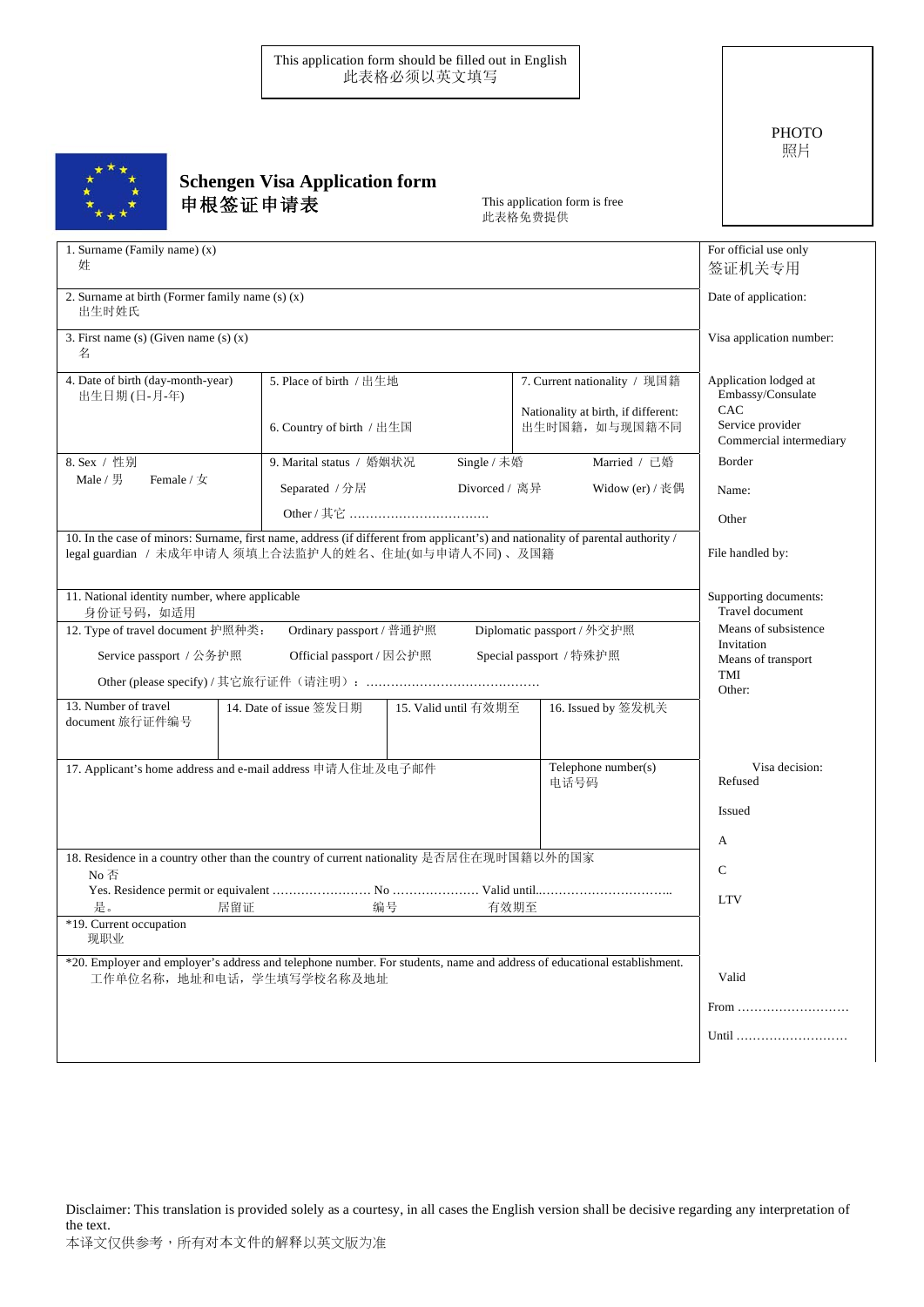| 21. Main purpose(s) of the journey: 旅程主要目的                                                                         |                                                                                                                         |                                                               |                                                                                                                                             | Number of entries:<br>$\mathbf{1}$<br>2<br>Multiples                                                                                                                                                                                  |
|--------------------------------------------------------------------------------------------------------------------|-------------------------------------------------------------------------------------------------------------------------|---------------------------------------------------------------|---------------------------------------------------------------------------------------------------------------------------------------------|---------------------------------------------------------------------------------------------------------------------------------------------------------------------------------------------------------------------------------------|
| Tourism / 旅游                                                                                                       | Business / 商务                                                                                                           |                                                               | Visiting Family or Friends / 探亲访友                                                                                                           |                                                                                                                                                                                                                                       |
| Cultural / 文化                                                                                                      | Sports / 体育                                                                                                             |                                                               | Official visit / 官方访问                                                                                                                       | Number of days:                                                                                                                                                                                                                       |
| Medical reasons / 医疗                                                                                               | Study / 学习                                                                                                              | Transit / 过境                                                  |                                                                                                                                             |                                                                                                                                                                                                                                       |
| Airport transit / 机场过境                                                                                             |                                                                                                                         |                                                               |                                                                                                                                             |                                                                                                                                                                                                                                       |
| Other (please specify) / 其它 (请注明)                                                                                  |                                                                                                                         |                                                               |                                                                                                                                             |                                                                                                                                                                                                                                       |
| $(x)$ Fields 1-3 shall be filled in accordance with the data in the travel document<br>字段1-3 须依据旅行证件填上相关资料         |                                                                                                                         |                                                               |                                                                                                                                             |                                                                                                                                                                                                                                       |
| 22. Member State (s) of destination / 申根目的地                                                                        |                                                                                                                         |                                                               | 23. Member State of first entry / 首入申根国                                                                                                     |                                                                                                                                                                                                                                       |
| 24. Number of entries requested 申请入境次数                                                                             |                                                                                                                         | Indicate number of days                                       | 25. Duration of the intended stay or transit                                                                                                |                                                                                                                                                                                                                                       |
| Single entry / $-\mathcal{K}$                                                                                      | Multiple entries / 多次                                                                                                   | 预计逗留或过境日数                                                     |                                                                                                                                             |                                                                                                                                                                                                                                       |
| Two entries / 两次                                                                                                   |                                                                                                                         |                                                               |                                                                                                                                             |                                                                                                                                                                                                                                       |
| 公民的家庭成员必须填写第34条及35条的问题并提交证明其亲属关系的文件。<br>26. Schengen visas issued during the past three years / 过去三年获批的申根签证        |                                                                                                                         |                                                               | free movement. Family members of EU, EEA or CH citizens shall present documents to prove this relationship and fill in fields No 34 and 35. | The fields marked with * shall not be filled by family members of EU, EEA or CH citizens (spouse, child or dependent ascendant) while exercising their right to<br>欧盟、欧洲经济区或瑞士公民的家庭成员(配偶、子女或赡养的老人)行使其自由往来的权利,不必回答带(*)号的问题。欧盟、欧洲经济区或瑞士 |
| No / 没有                                                                                                            |                                                                                                                         |                                                               |                                                                                                                                             |                                                                                                                                                                                                                                       |
| 有效期由<br>有。                                                                                                         |                                                                                                                         | 至                                                             |                                                                                                                                             |                                                                                                                                                                                                                                       |
|                                                                                                                    |                                                                                                                         |                                                               | 27. Fingerprints collected previously for the purpose of applying for a Schengen visa 以往申请申根签证是否有指纹纪录                                       |                                                                                                                                                                                                                                       |
| No / 没有                                                                                                            | Yes 有 Date, if known / 如有, 请写明日期                                                                                        |                                                               |                                                                                                                                             |                                                                                                                                                                                                                                       |
| 28. Entry permit for the final country of destination, where applicable 最后目的地之入境许可                                 |                                                                                                                         |                                                               |                                                                                                                                             |                                                                                                                                                                                                                                       |
| 签发机关                                                                                                               | 有效期由                                                                                                                    |                                                               | 至                                                                                                                                           |                                                                                                                                                                                                                                       |
| 预定入境申根国日期                                                                                                          | 29. Intended date of arrival in the Schengen area<br>30. Intended date of departure from the Schengen area<br>预定离开申根国日期 |                                                               |                                                                                                                                             |                                                                                                                                                                                                                                       |
| temporary accommodation (s) in the Member States (s)<br>申根国的邀请人姓名。如无邀请人,<br>请填写申根国的酒店或暂住居所名称                       |                                                                                                                         |                                                               | *31. Surname and first name of the inviting person (s) in the Member State (s). If not applicable, name of hotel (s) or                     |                                                                                                                                                                                                                                       |
| Address and e-mail address of inviting person (s) / hotel (s) / temporary<br>accommodation (s) 邀请人/酒店/暂住居所的地址及电字邮件 |                                                                                                                         |                                                               | Telephone and telefax 电话 及 传真号码                                                                                                             |                                                                                                                                                                                                                                       |
| *32. Name and address of inviting company / organization<br>邀请公司或机构名称及地址                                           |                                                                                                                         | Telephone and telefax of company /<br>organisation 邀请方电话及传真号码 |                                                                                                                                             |                                                                                                                                                                                                                                       |
| 邀请公司/机构的联系人姓名、地址、电话、传真及电子邮件                                                                                        |                                                                                                                         |                                                               | Surname, first name, address, telephone, telefax, and e-mail address of contact person in company / organisation                            |                                                                                                                                                                                                                                       |
| *33. Cost of traveling and living during the applicant's stay is covered<br>旅费以及在国外停留期间的生活费用                       |                                                                                                                         |                                                               |                                                                                                                                             |                                                                                                                                                                                                                                       |

Disclaimer: This translation is provided solely as a courtesy, in all cases the English version shall be decisive regarding any interpretation of the text.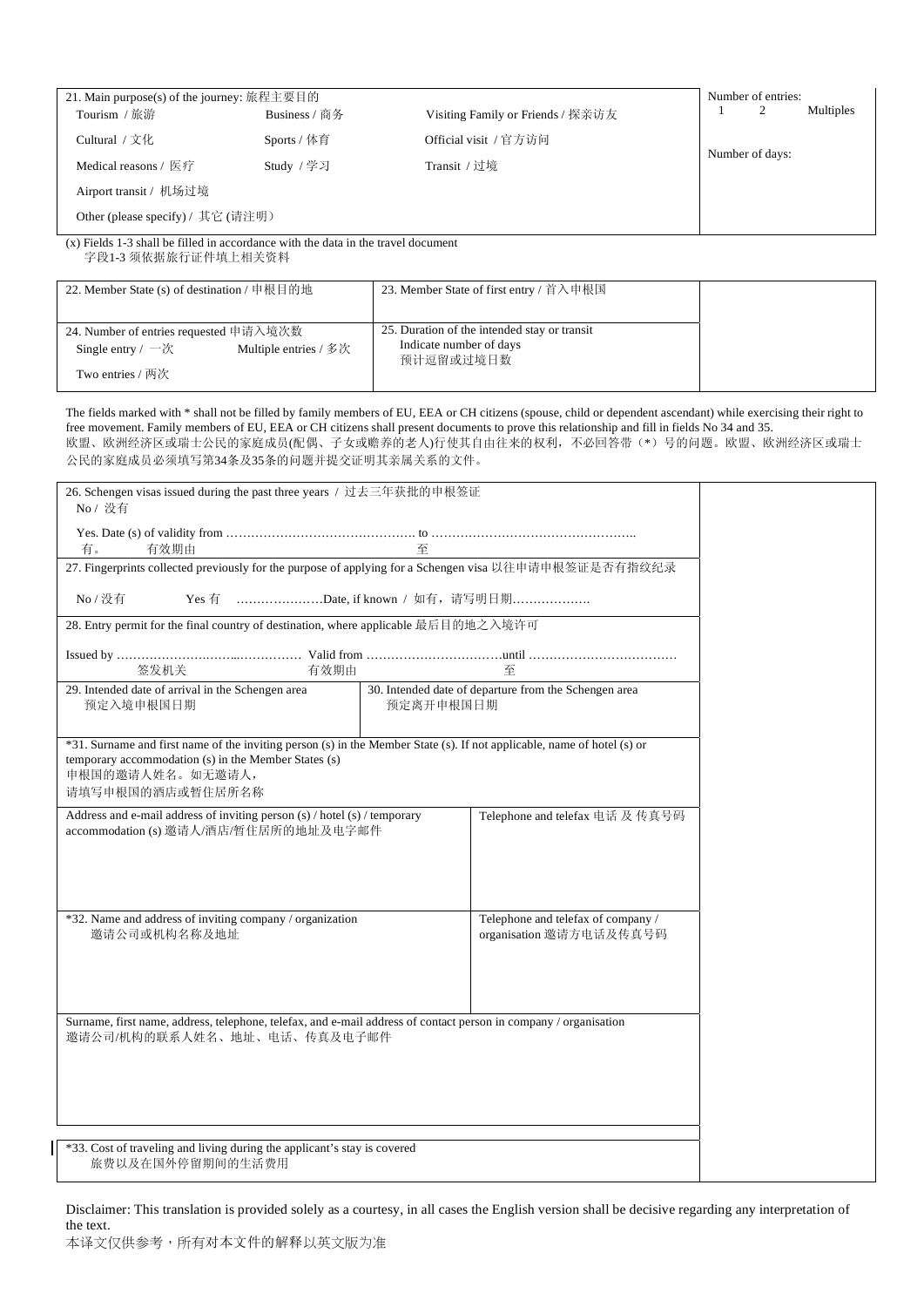| by the applicant himself/herself / 由申请人支付                                                                  |                  | by a sponsor (host, company, organisation), please |                                               |  |
|------------------------------------------------------------------------------------------------------------|------------------|----------------------------------------------------|-----------------------------------------------|--|
|                                                                                                            |                  |                                                    | Specify / 由赞助人(邀请人、公司或机构)支付,                  |  |
| Means of support / 支付方式                                                                                    |                  | 请注明                                                |                                               |  |
| Cash /                                                                                                     |                  | referred to in field 31 or 32 / 参照字段31及32          |                                               |  |
| Traveller's cheques / 旅行支票                                                                                 |                  | other (please specify) / 其它 (请注明)                  |                                               |  |
| Credit card / 信用卡                                                                                          |                  |                                                    |                                               |  |
| Prepaid accommodation / 预缴住宿                                                                               |                  |                                                    |                                               |  |
| Prepaid transport / 预缴交通                                                                                   |                  | Means of support / 支付方式                            |                                               |  |
| Other (please specify) / 其它(请注明)                                                                           |                  | Cash /                                             |                                               |  |
|                                                                                                            |                  | Accommodation provided / 提供住宿                      |                                               |  |
|                                                                                                            |                  |                                                    | All expenses covered during the stay / 支付旅程期间 |  |
|                                                                                                            |                  |                                                    | 所有开支                                          |  |
|                                                                                                            |                  |                                                    | Prepaid transport / 预缴交通                      |  |
|                                                                                                            |                  |                                                    | Other (please specify) / 其它(请注明)              |  |
|                                                                                                            |                  |                                                    |                                               |  |
|                                                                                                            |                  |                                                    |                                               |  |
| 34. Personal data of the family member who is an EU, EEA or CH citizen                                     |                  |                                                    |                                               |  |
| 家庭成员为欧盟、欧洲经济区或瑞士公民, 请填写其个人信息                                                                               |                  |                                                    |                                               |  |
|                                                                                                            |                  |                                                    |                                               |  |
| Surname                                                                                                    |                  | First name $(s)$                                   |                                               |  |
| 姓                                                                                                          |                  | 名                                                  |                                               |  |
| Date of birth / 出生日期                                                                                       | Nationality / 国籍 |                                                    | Number of travel document or ID card          |  |
|                                                                                                            |                  |                                                    | 旅行证件或身分证编号                                    |  |
|                                                                                                            |                  |                                                    |                                               |  |
|                                                                                                            |                  |                                                    |                                               |  |
| 35. Family relationship with an EU, EEA or CH citizen 申请人与欧盟、欧洲经济区或瑞士公民的关系                                 |                  |                                                    |                                               |  |
|                                                                                                            |                  | grandchild                                         | dependent ascendant                           |  |
| spouse<br>配偶<br>子女                                                                                         |                  | 孙儿女                                                | 受养人                                           |  |
|                                                                                                            |                  |                                                    |                                               |  |
| 37. Signature (for minors, signature of parental authority/legal guardian)<br>36. Place and date / 地区 及 日期 |                  |                                                    |                                               |  |
|                                                                                                            |                  | 签字(未成年人由其监护人代签)                                    |                                               |  |
|                                                                                                            |                  |                                                    |                                               |  |
|                                                                                                            |                  |                                                    |                                               |  |
|                                                                                                            |                  |                                                    |                                               |  |

I am aware that the visa fee is not refunded if the visa is refused / 本人知道即使签证被拒也不能退还签证费

Applicable in case a multiple-entry visa is applied for (cf. field No24): / 适用于申请多次入境签证 (参照字段24) I am aware of the need to have an adequate travel medical insurance for my first stay and any subsequent visits to the territory of Member Status. 本人知道须预备有足够保额的旅游医疗保险作为首次及其后各次出发到申根国家领域之用

I am aware of and consent to the following: the collection of the data required by this application form and the taking of my photograph and, if applicable, the taking of fingerprints, are mandatory for the examination of the visa application; and any personal data concerning me which appear on the visa application form, as well as my fingerprints and my photograph will be supplied to the relevant authorities of the Member States and processed by those authorities, for the purposes of a decision on my visa application.

Such data as well as data concerning the decision taken on my application or a decision whether to annul, revoke or extend a visa issued will be entered into, and stored in the Visa Information System (VIS)  $\binom{1}{1}$  for a maximum period of five years, during which it will be accessible to the visa authorities and the authorities competent for carrying out checks on visas at external borders and within the Member States, immigration and asylum authorities in the Member States for the purposes of verifying whether the conditions for the legal entry into, stay and residence on the territory of the Member States are fulfilled, of identifying persons who do not or who no longer fulfill these conditions, of examining an asylum application and of determining responsibility for such examination. Under certain conditions the data will be also available to designated authorities of the Member States and to Europol for the purpose of the prevention, detection and investigation of terrorist offences and of other serious criminal offences. The authority of the Member State responsible for processing the data is: Ministry of<br>Foreign Affairs, Consular Affairs and Migration Policy Depar

I am aware that I have the right to obtain in any of the Member States notification of the data relating to me recorded in the VIS and of the Member State which transmitted the data, and to request that data relating to me which are inaccurate be corrected and that data relating to me processing unlawfully be deleted. At my express request, the authority examining my application will inform me of the manner in which I may exercise my right to check the personal data concerning me and have them corrected or deleted, including the related remedies according to the national law of the State concerned. The national supervisory authority of the Netherlands will hear claims concerning the protection of personal data: [College Bescherming Persoonsgegevens, Postbus 93374, 2509 AJ DEN HAAG]

I declare that to the best of my knowledge all particulars supplied by me are corrected and completed. I am aware that any false statements will lead to my application being rejected or to the annulment of a visa already granted and may also render me liable to prosecution under the law of the Member State which deals with the application.

I undertake to leave the territory of the Member States before the expiry of the visa, if granted. I have been informed that possession of a visa is only one of the prerequisites for entry into the European territory of the Member States. The mere fact that a visa has been granted to me does not mean that I will be entitled to compensation if I fail to comply with the relevant provisions of Article 5(1) of Regulation (EC) No 562/2006 (Schengen Borders Code) and I am therefore refused entry. The prerequisites for entry will be checked again on entry into the European territory of the Member States.

Disclaimer: This translation is provided solely as a courtesy, in all cases the English version shall be decisive regarding any interpretation of the text.